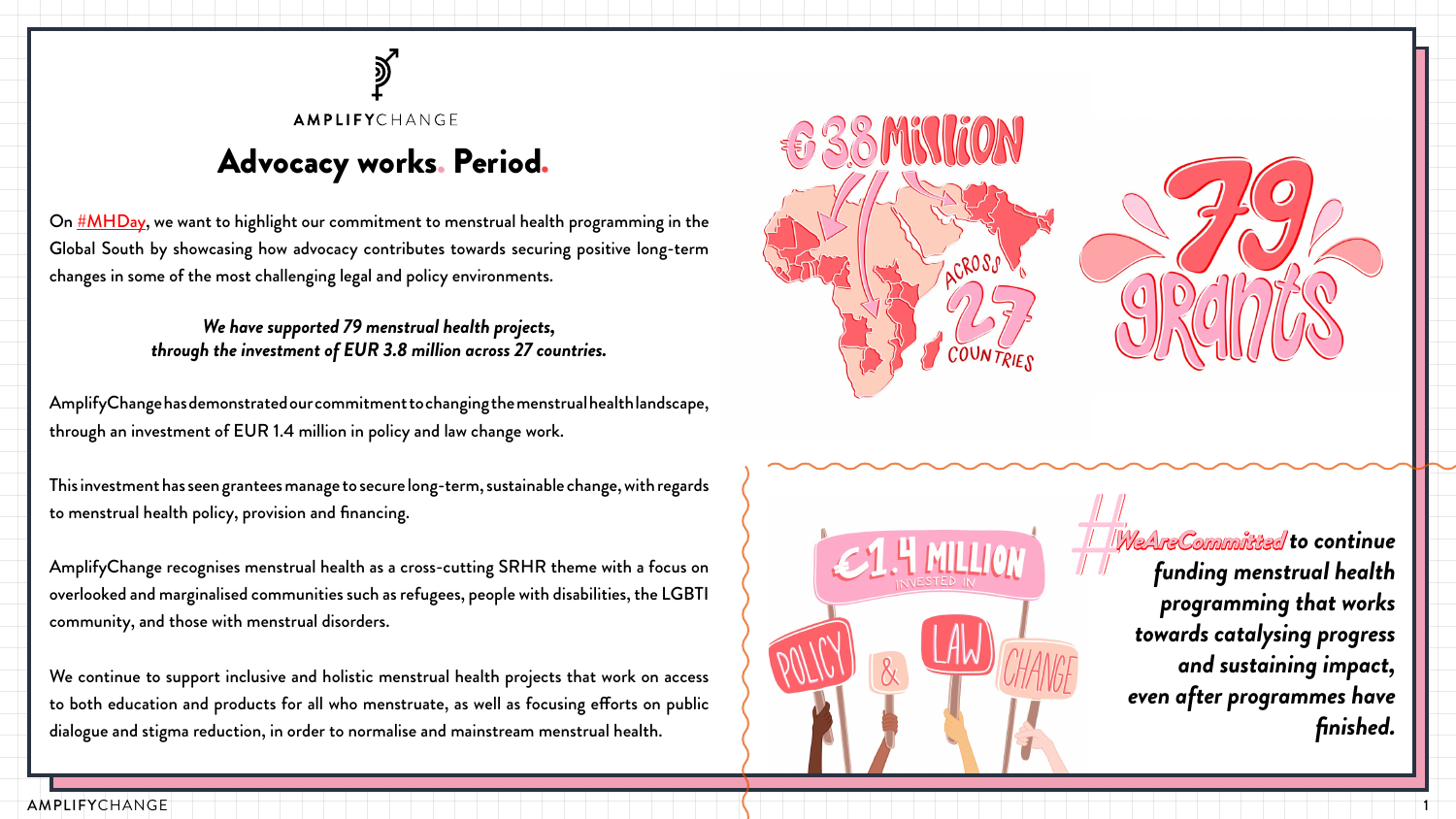

In 2019, [CHREAA](https://chreaa.org/) began advocating for the inclusion of menstrual health packages in the Malawi Prison health budget for women and girls in detention.

*"With funding from AmplifyChange, we engaged our efforts in lobbying for the inclusion of menstrual packages for female inmates. Previously, female inmates had to use small pieces of cloth or old blankets as they could not afford pads. The key achievement of this project was the Malawian Parliament approving an increase of K30 million in their prison service health budget, specifically to provide menstrual products for women and girls in prisons."*

> From 2019 – 2020, [RICH](https://www.rwandainterfaith.org/) received an opportunity grant from AmplifyChange, focusing on challenging stigma and discriminatory practices surrounding MHM in the workplace and community, as well as increasing the role and awareness of men in promoting menstrual health management.

The project also saw large donations of products to female inmates, and an increased awareness around the state of product access for prisoners. This budget change continues to positively impact the lives of inmates, providing access to safe and appropriate menstrual products for those in prisons or reformatory centres.



Through their advocacy work conducted alongside other partners, they contributed to influencing the government to remove the tax on menstrual pads. This result is a great step towards reducing period poverty, and has allowed for more efforts to shift to focusing on access to both products and education, as well mainstreaming conversations around menstruation.

*"The grant we received from AmplifyChange helped us to continue the advocacy work that we were conducting. We focused on influencing local government, religious leaders and private sector in the districts. This advocacy, which started at local level, snowballed into an increased pressure to the government, as there were other partners who were also influencing the policy too. This resulted successfully in the removal of taxes on menstrual pads in December 2019."*

### **Centre for Human Rights Education Advice and Assistance (CHREAA) – Malawi**

# *Rwanda Interfaith Council on Health (RICH) - Rwanda*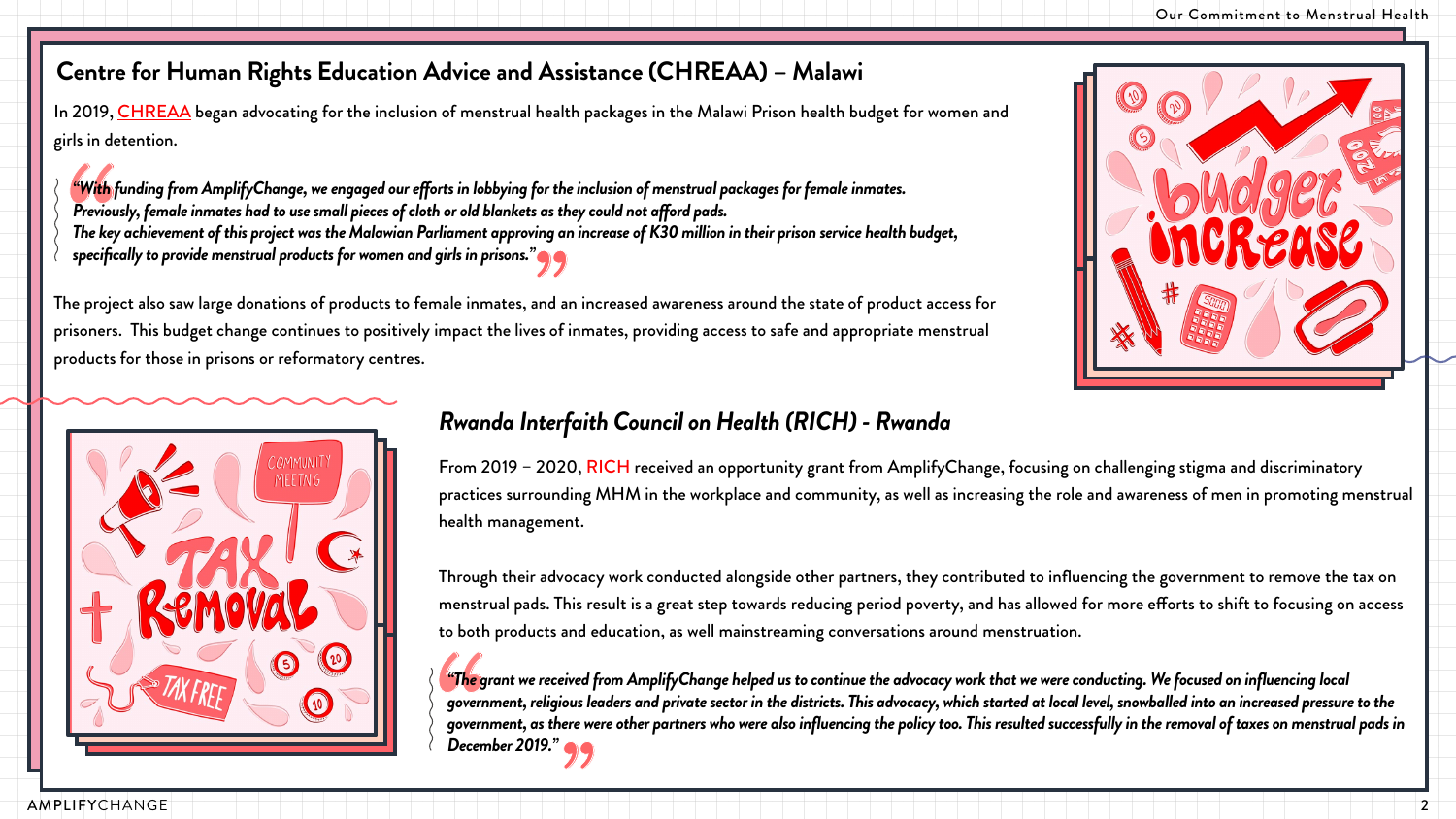



From 2017-2021, [BBC](https://www.beyondbeijing.org/) received two grants from AmplifyChange to focus on addressing the provision of accurate menstrual health education in schools in Kavre, Nepal.

They advocated with local and federal government bodies to ensure that sufficient funding was allocated to construct period-friendly toilets in public schools within the district. This result means that many young people who menstruate continue to have access to safe and private spaces to change their menstrual products.

From 2019 to 2020, [Huru International](https://www.huruinternational.org/) received an opportunity grant from AmplifyChange to focus on developing and piloting an innovative digital learning experience to increase both knowledge and awareness around menstrual health and life skills education.

*"Through AmplifyChange funding, we were able to conduct research that we then used as evidence, and as a basis for our advocacy. We developed strategies based on the study results and worked with decision makers to create awareness. We also developed strong alliances with government and non-government stakeholders. This led to local governments allocating budget to ensure that period friendly toilets were available within the schools. In several targeted schools, there has recently also been the introduction of free period products."*

## **Beyond Beijing Committee (BBC) - Nepal**

*"At the beginning of the project, the Kenya MHM policy was in draft stage. Huru were able to engage representatives from three key ministries (health, education and gender), to ensure that we were integrated into the final review of the policy. We advocated for reusable menstrual products which had previously faced major resistance from other players, especially those working in waste management. Reusable products were recognised in the policy, and this then led to the publication of the first Kenya Standard for Reusable Sanitary Towels in 2020 – something that had taken almost a decade to materialise."*

The involvement of civil society organisations in the review of the country-wide MHM policy ensures greater uptake and ownership of policy guidance at community level. It also can be used as a starting point for accountability, in terms of allocation of resources, provision of standards and ensuring that duty bearers can be held accountable.



## **Huru International - Kenya**